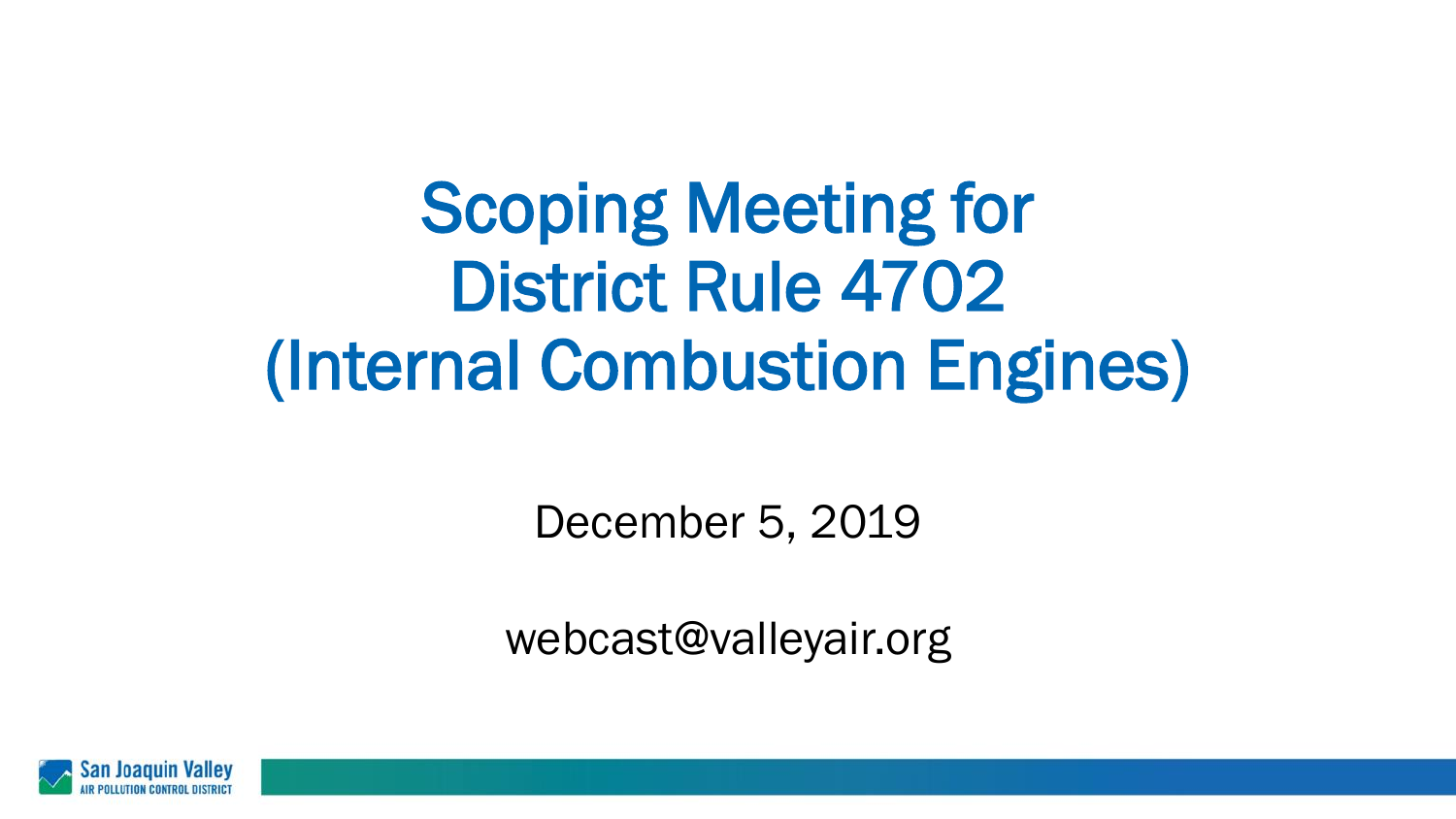## Rule 4702 Overview

- District Rule 4702 applies to internal combustion (IC) engines rated at 25 bhp or greater
	- Spark-ignited (SI) engines: two-stroke, four-stroke, richburn and lean-burn, may use many fuels (i.e. natural gas, propane, ethanol, gasoline)
	- Compression-ignited (generally diesel) engines: twostroke or four-stroke
- Most IC engines in the Valley are used to power pumps, compressors, or electrical generators at public and private facilities
	- Many permitted compression-ignited engines in District used as emergency engines to provide backup power

#### **Internal Combustion Engine**



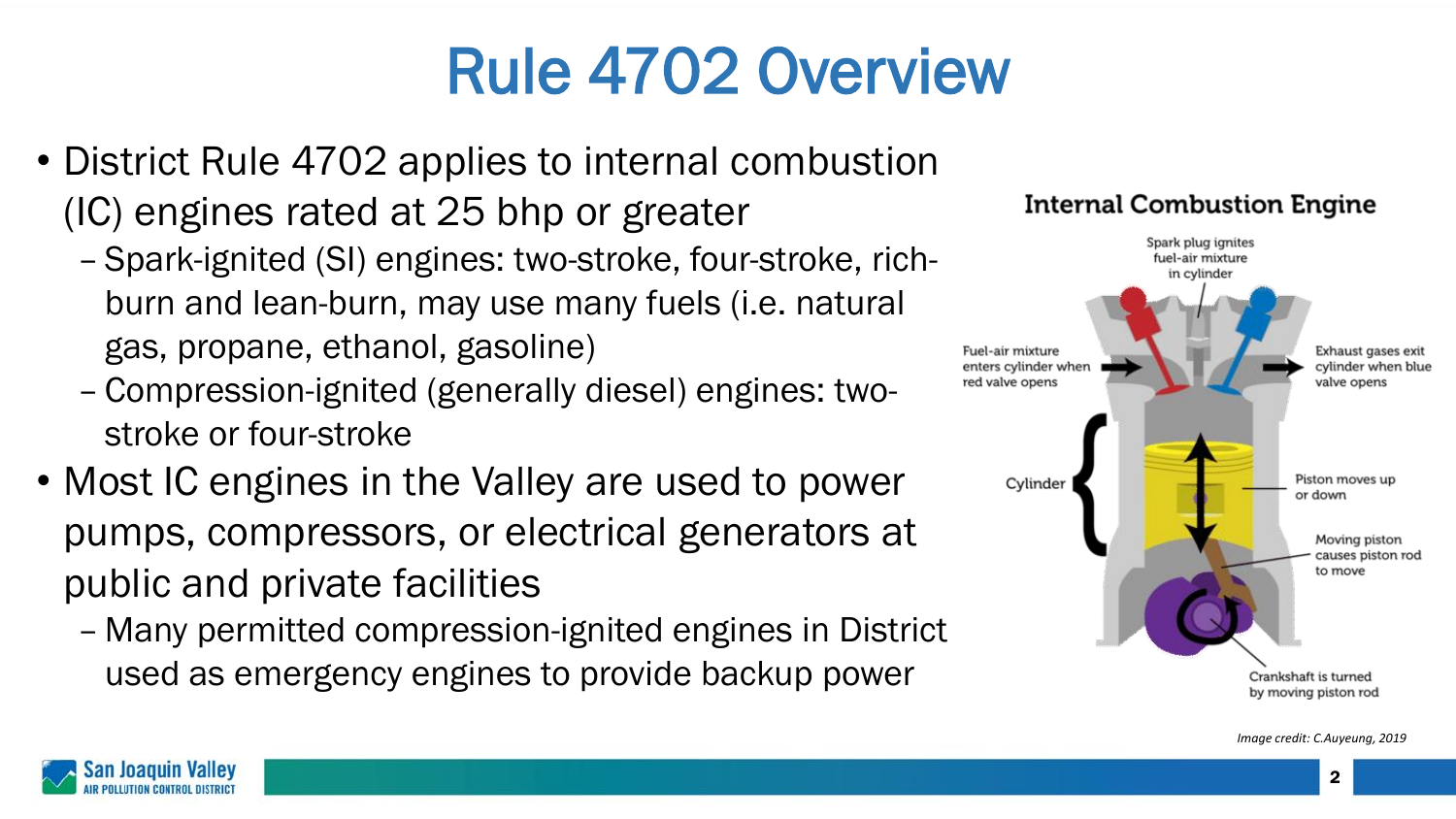# Where do IC Engines Operate?

- IC engines are used at the following facility types in the Valley:
	- –Oil and gas production facilities
	- –Agricultural operations
	- –Petroleum refineries
	- –Landfills and waste wastewater treatment plants
	- –Water districts
	- –Schools, universities
	- –Electrical power generation facilities
	- –Food processing operations



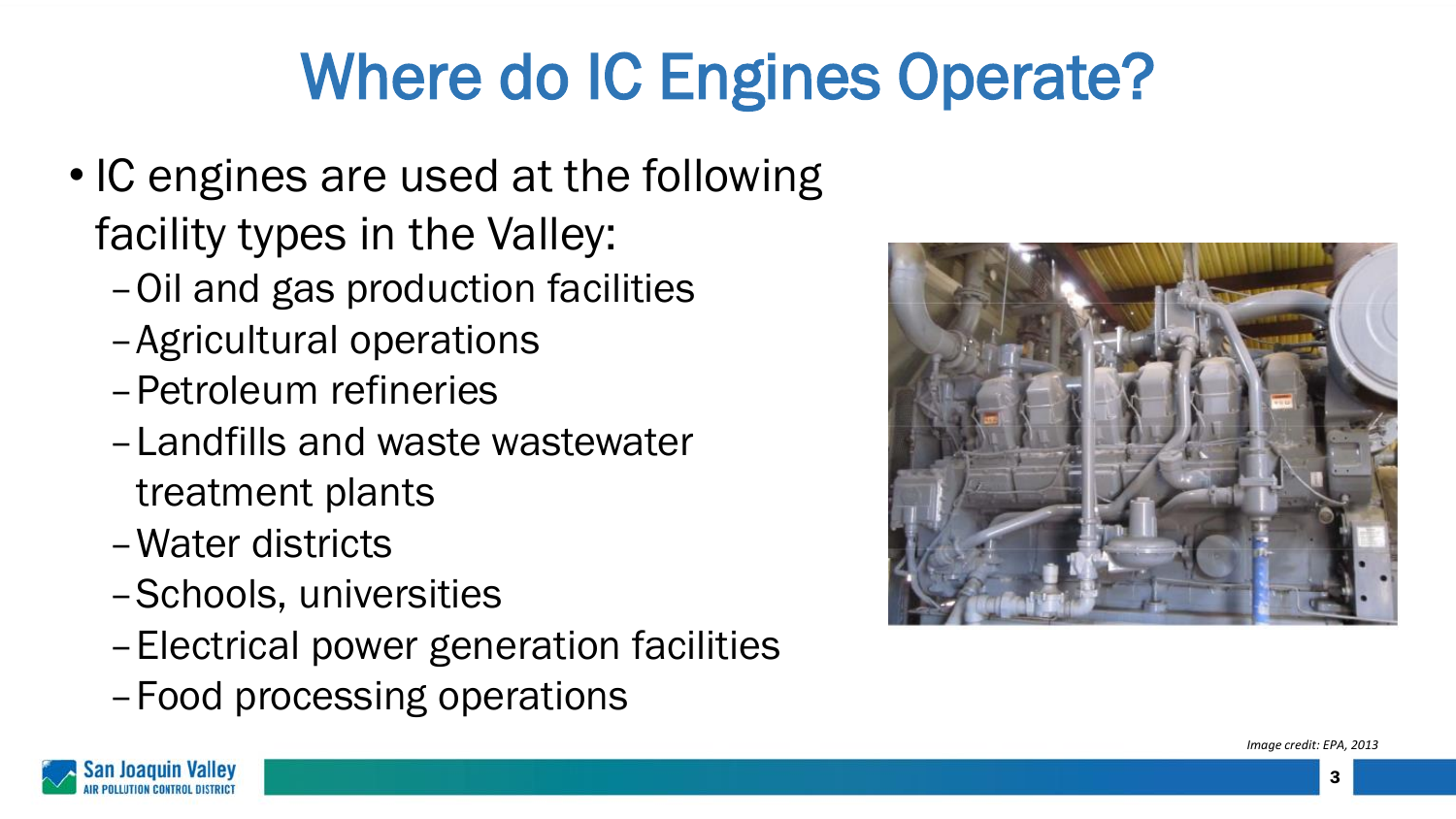### Current Rule 4702 Requirements

- District Rule 4702 adopted August 2003, sixth generation rule
	- Rule limits emissions of NOx, CO, VOCs, and SOx
	- Past amendments established lower NOx limits for non-agricultural engines between 25-50 ppmv (rich-burn) and 65-75 ppmv (lean-burn)
	- Achieved significant reductions in NOx and PM emissions from agricultural engines, with substantial investments made by affected sources
	- 2011 amendment further strengthened rule by requiring NOx limits as low as 11 ppmv for non-agricultural spark-ignited engines
- Through Rule 4702, NOx emissions from IC engines already reduced significantly
	- Achieved 90-96% NOx emissions control for non-agricultural rich burn engines, 85-90% emissions control for non-agricultural lean burn engines
	- –NOx emissions from agricultural engines reduced by 84%

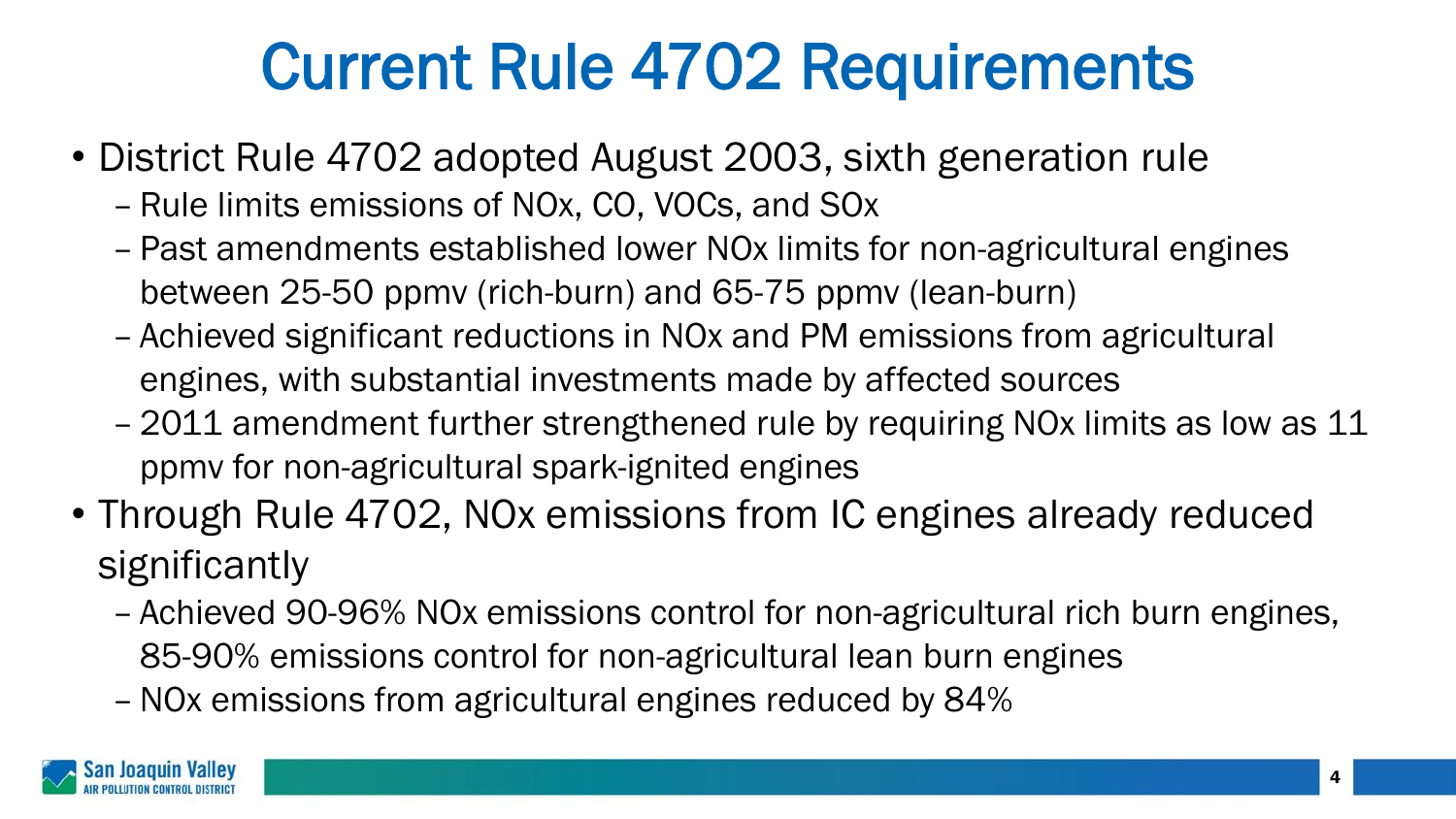### IC Engines Emissions Inventory (tons per day)

| <b>Annual Average</b>               |  |           |  |                     |  |  |  |  |
|-------------------------------------|--|-----------|--|---------------------|--|--|--|--|
| Year 2017 2019 2020 2022 2023 2024  |  |           |  |                     |  |  |  |  |
| PM2.5 0.30 0.29 0.28 0.26 0.25 0.24 |  |           |  |                     |  |  |  |  |
| NOx                                 |  | 6.89 6.46 |  | 6.18 5.72 5.52 5.34 |  |  |  |  |

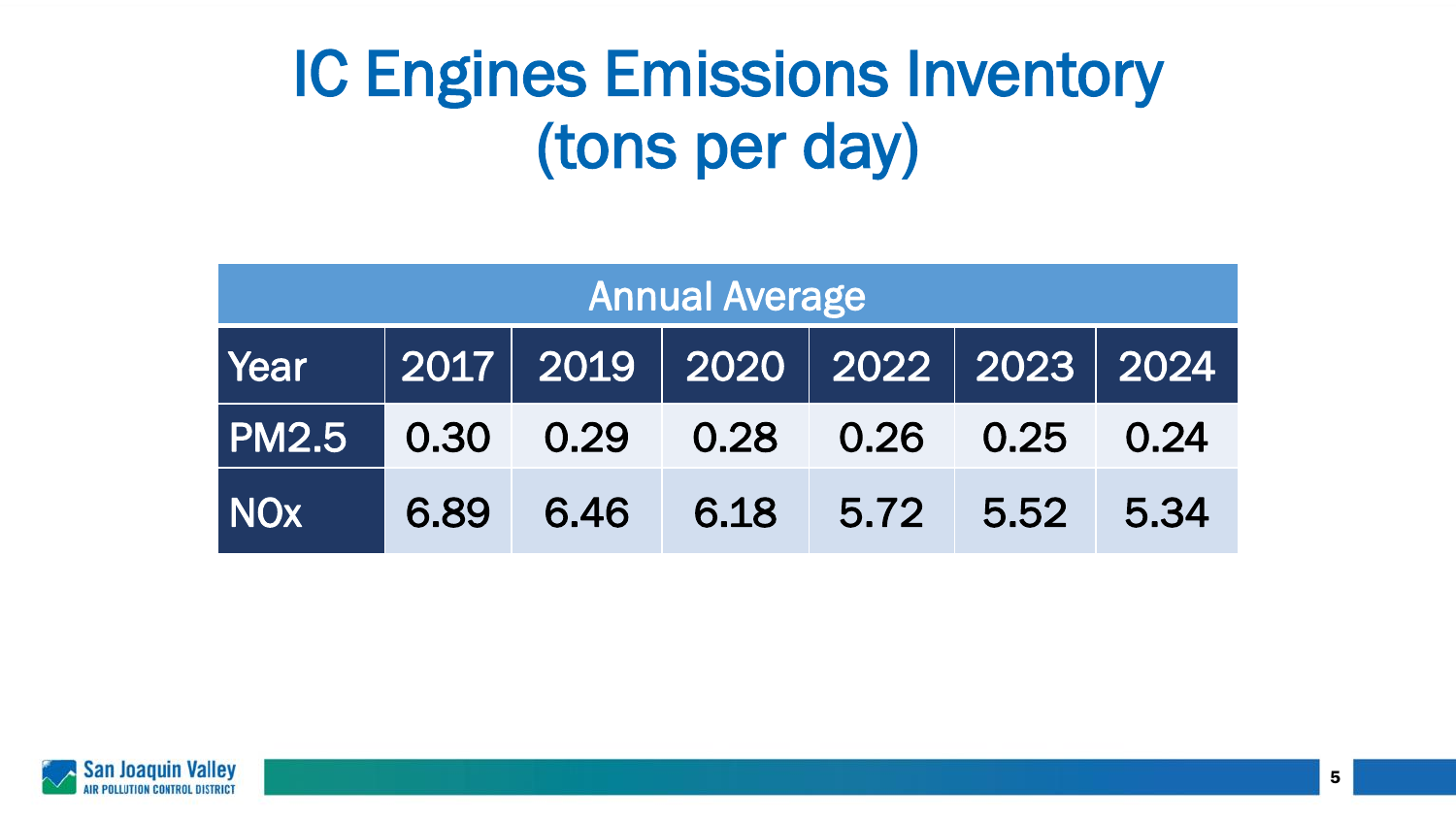### Emission Reductions Needed from IC Engines

- Valley's challenges in meeting federal air quality standards unmatched due to unique geography, meteorology, and topography
- Substantial reductions needed to achieve PM2.5 standards need to go beyond already strict limits
- Commitment in *2018 PM2.5 Plan* to further evaluate emissions reduction opportunities from IC engines

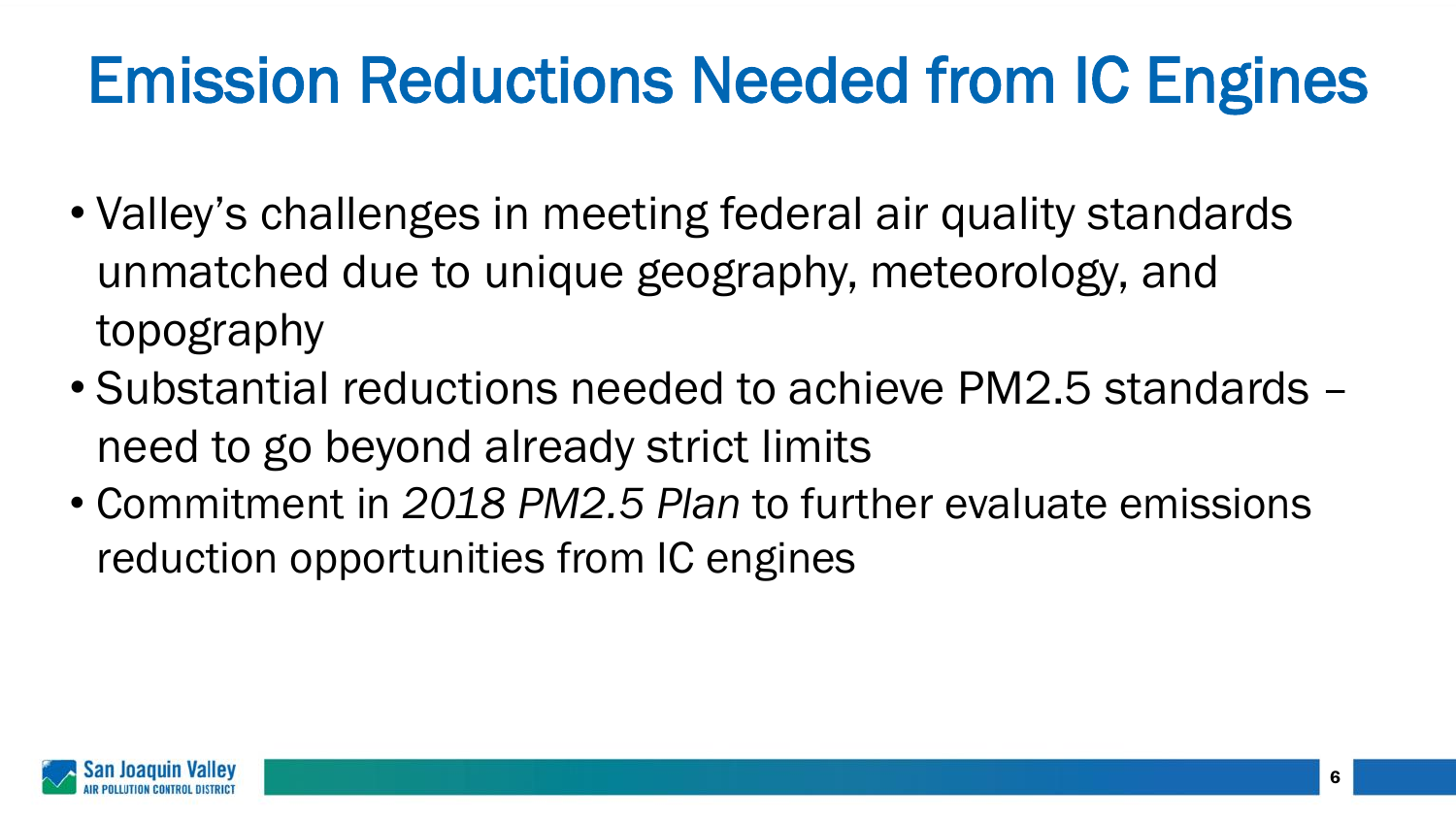### Potential Further Emissions Reduction Opportunities

### Non-Agricultural IC Engines

• Further reduce NOx emissions to extent that such controls are technologically achievable and economically feasible (from 11 ppmv to as low as 5 ppmv)

### Agricultural IC Engines

- Replacement of spark-ignited agricultural engines with electric motors where access to electricity is available, or Tier 4-equivalent engine technologies through incentive-based approach, coupled with regulatory backstop to encourage participation
- Replacement of Tier 3 compression-ignited agricultural engines with electric motors where access to electricity is available, or Tier 4-equivalent engine technologies through incentive-based approach to achieve additional emissions reductions where cost-effective

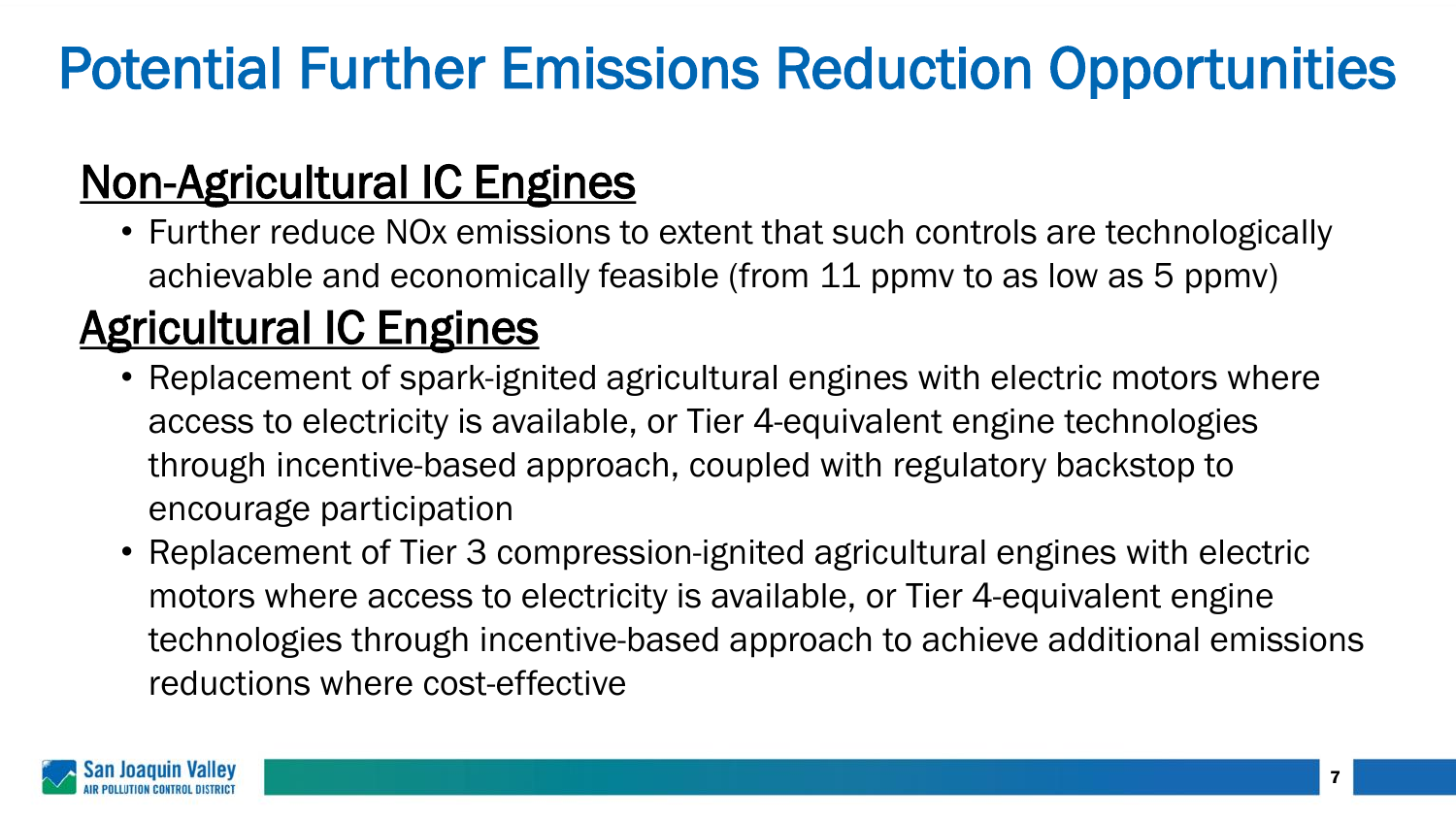### Timeline for Rule 4702 Development Process

| <b>Public Process</b><br><b>Begins</b> | <b>Action Date</b> | <b>Implementation</b><br><b>Begins</b> | Anticipated<br><b>Emission</b><br><b>Reductions</b> |
|----------------------------------------|--------------------|----------------------------------------|-----------------------------------------------------|
| 2019                                   | 2020               | 2024                                   | To be refined through<br>rulemaking process         |
|                                        |                    |                                        |                                                     |

Ongoing availability of incentives to replace IC engines used at agricultural operations

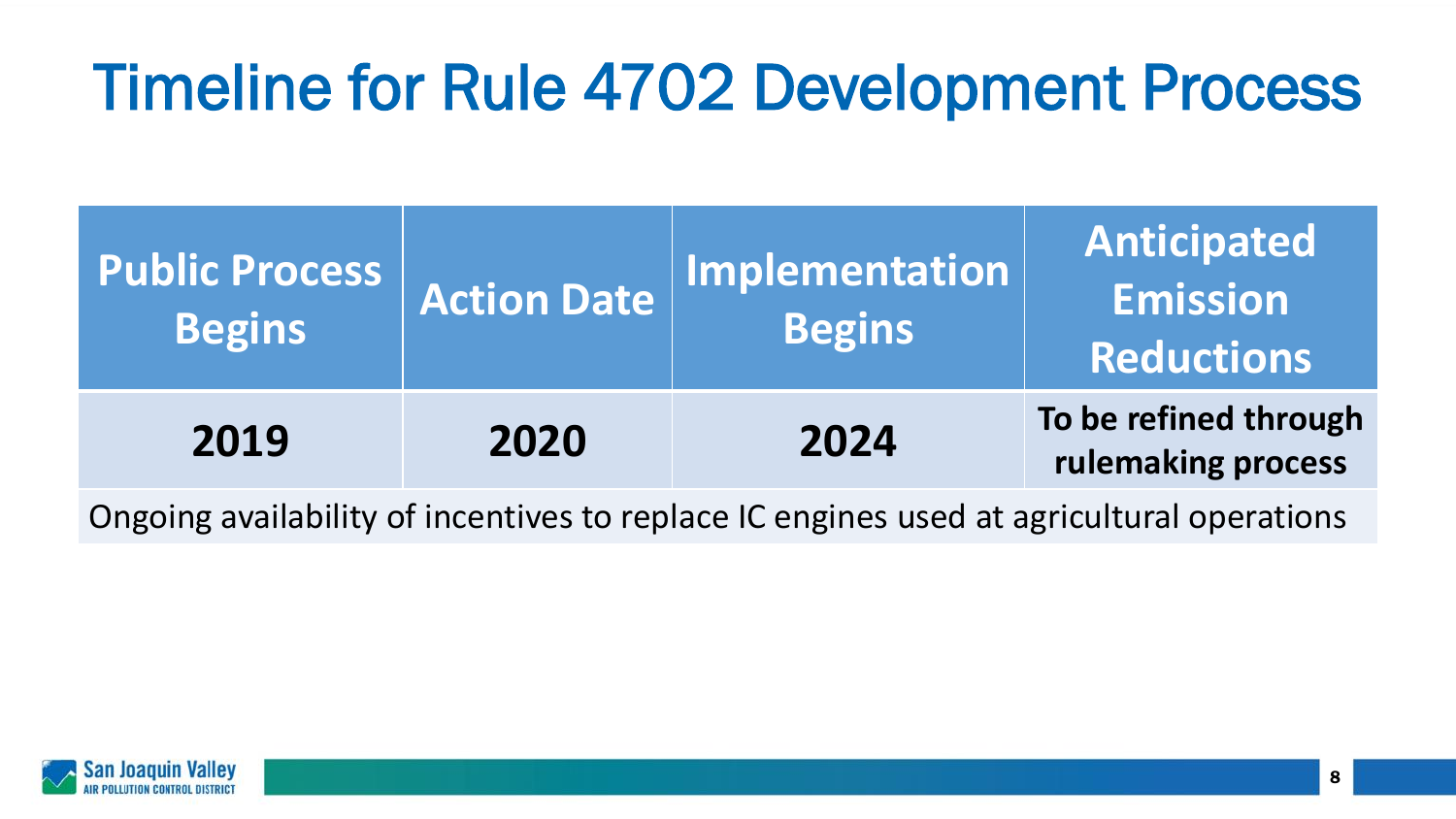### District Agricultural Pump Replacement Incentive Program

- Provides funding for replacement of older, dirtier diesel engines with low-emission Tier 4 engines or zero-emission electric motors
- Funding available to replace natural gas or propane to electric power (including line extension option)



- Funding amounts based on dollar per horsepower from \$90/hp \$150/hp
- Incentives have replaced over 7,100 engines, with over 3,000 replaced with electric motors
- More info: [www.valleyair.org/grants/agpump](http://www.valleyair.org/grants/agpump)

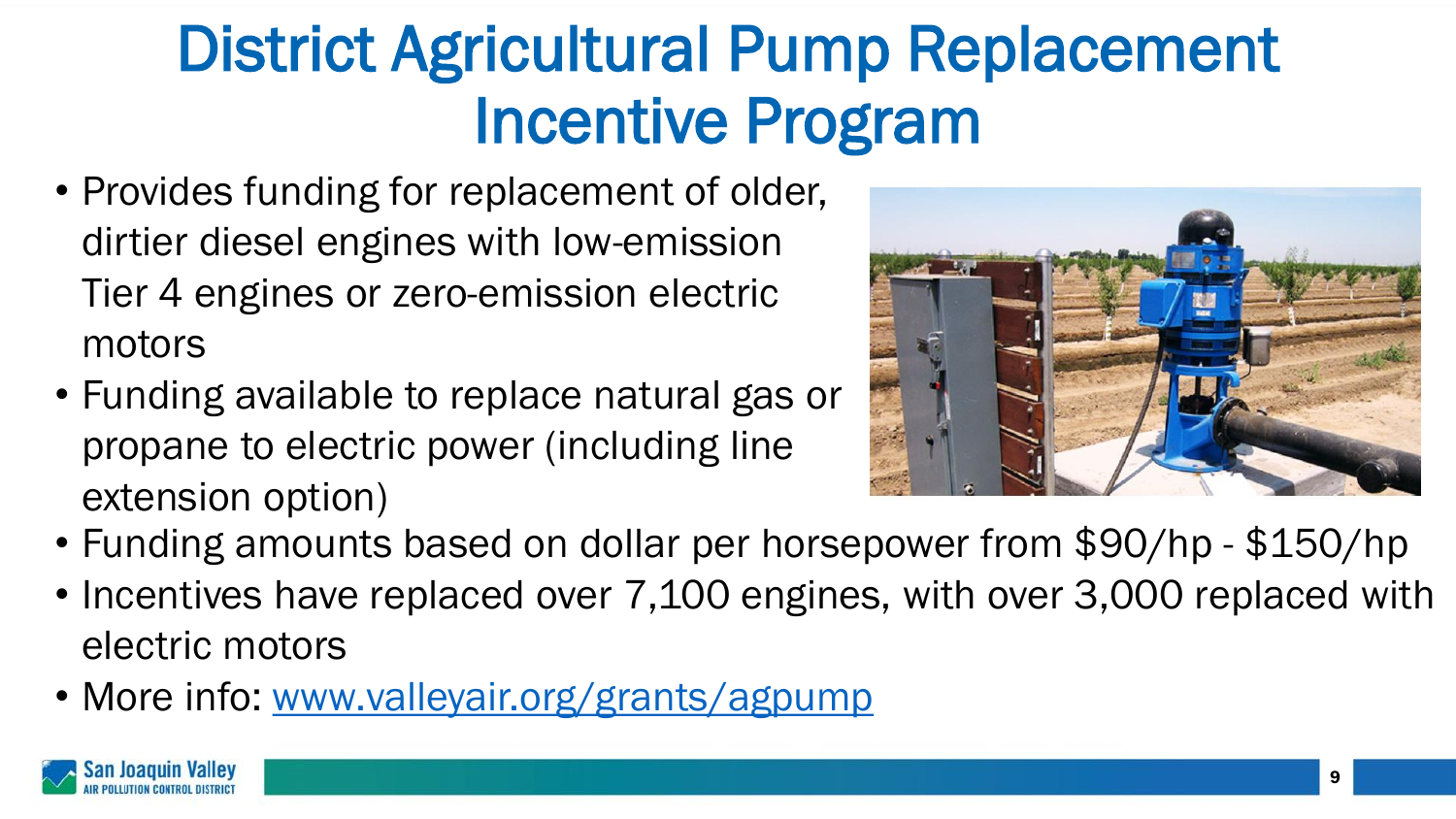### Socioeconomic Impact Analysis for Rule 4702

- Socioeconomic Impact Analysis will be conducted by independent consultant to analyze impacts of proposed regulation on Valley economy
- Recent Request for Proposals (RFP) to select consultant –RFP closed November 27, 2019
	- –District staff expect to select a consultant by end of 2019 –Analysis to begin Quarter 1, 2020
- Results of analysis to be publicly available and included with proposed rule amendment package

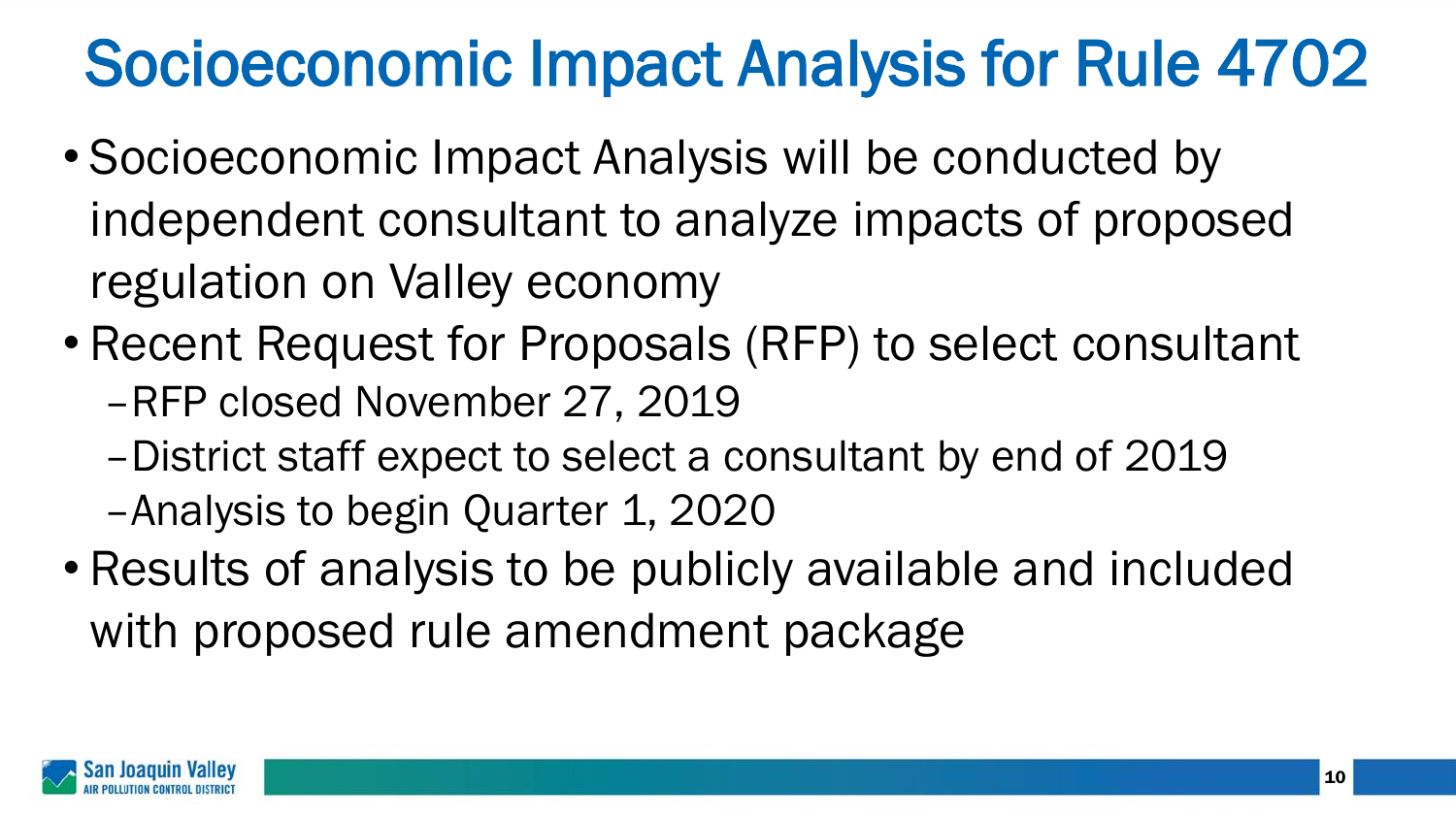### Next Steps: Public Engagement Process for Rule 4702 Amendment



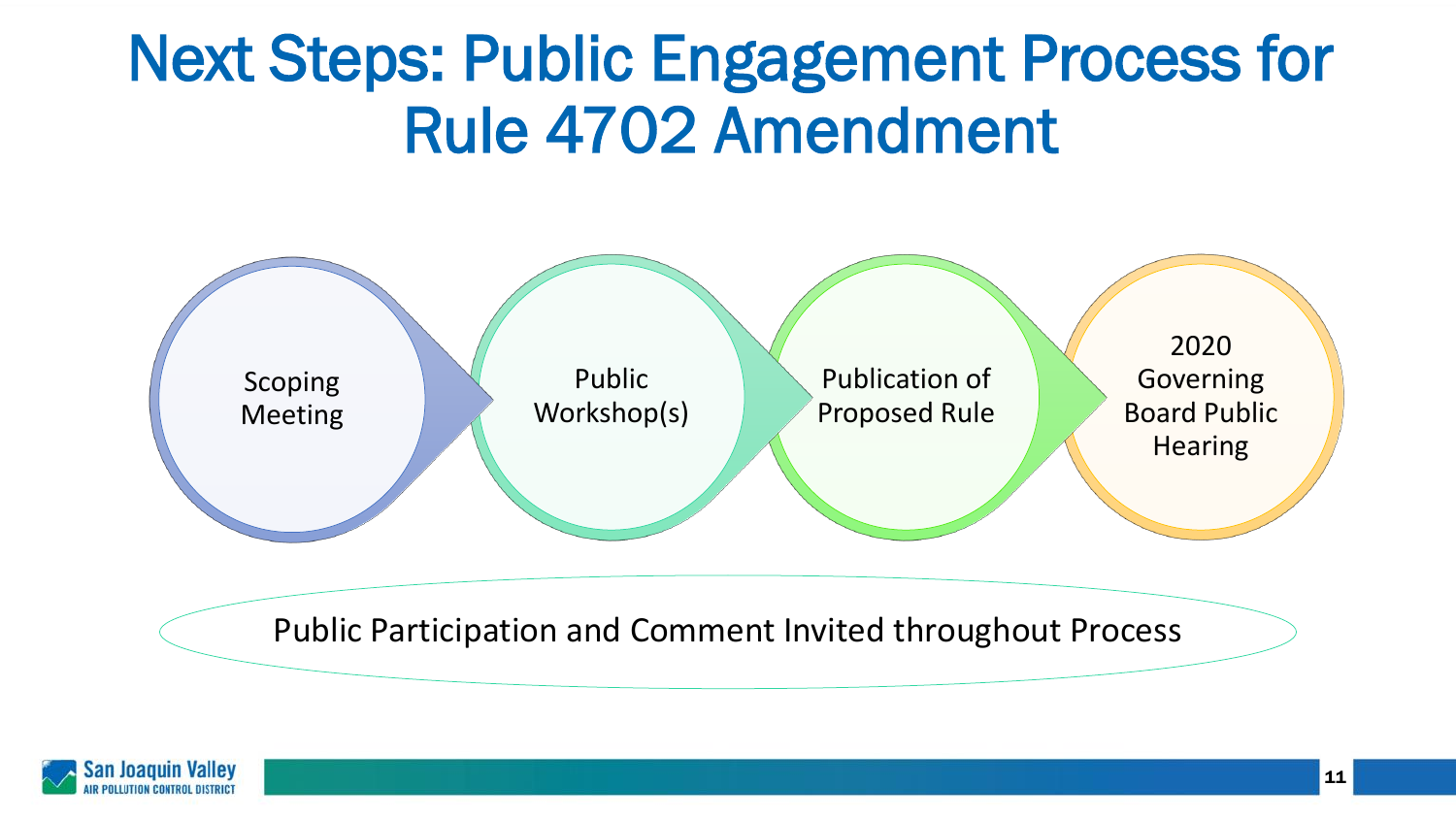### **Contact**

Contact: Avi Anderson

Mail: San Joaquin Valley APCD 1990 E. Gettysburg Ave Fresno, CA 93726

- Phone: (559) 230-5800
- Fax: (559) 230-6064
- Email: avi.anderson@valleyair.org

Listserv: [http://lists.valleyair.org/mailman/listinfo/stationary\\_engines](http://lists.valleyair.org/mailman/listinfo/stationary_engines)